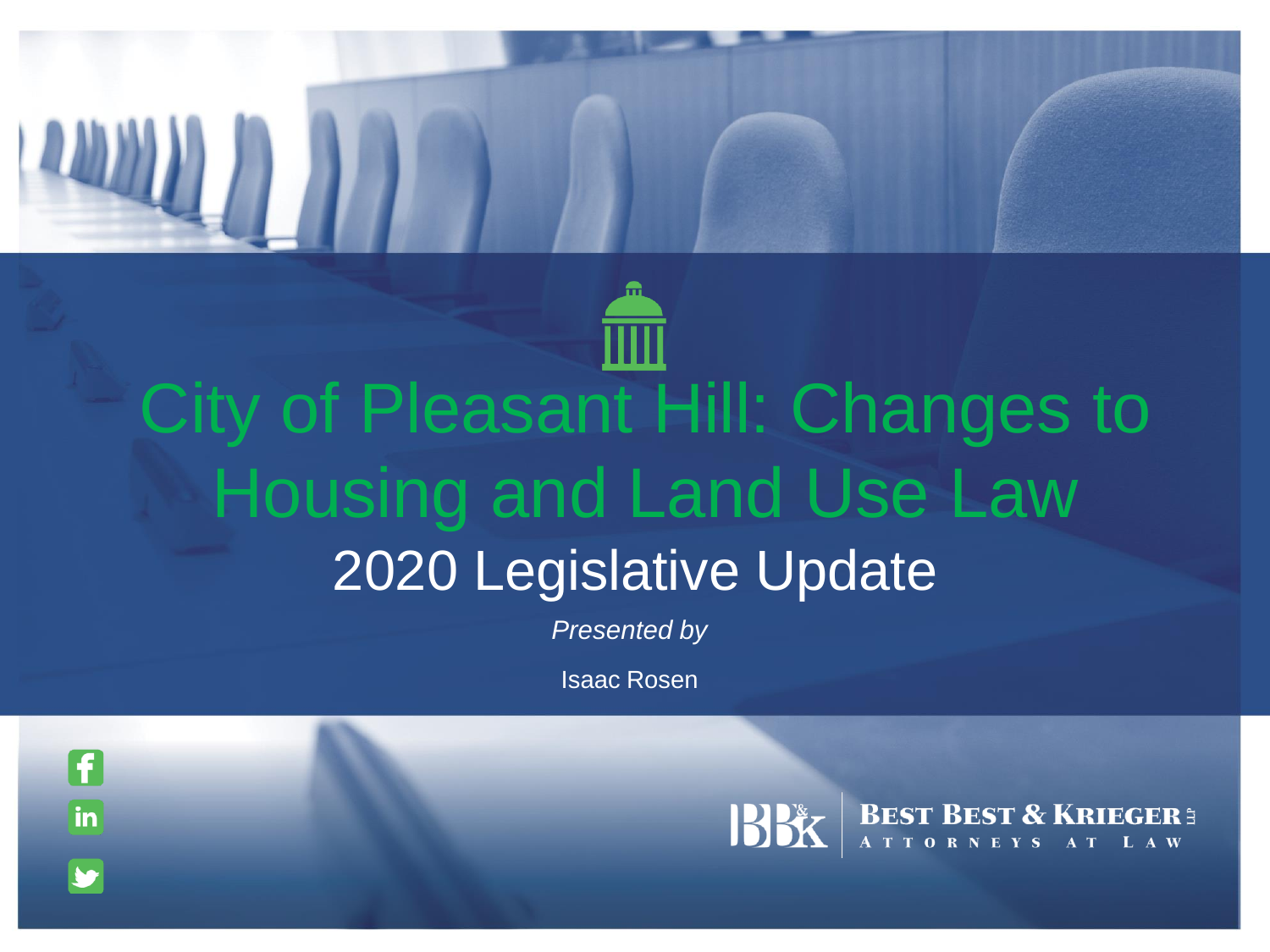

- **1. Changes to Housing Accountability Act**
- **2. Changes to SB 35 (Streamlined Processing);**
- **3. COVID-Related Extensions;**
- **4. Other Incentives & Penalties;**
- **5. The Surplus Land Act penalty provisions; and**
- **6. State Mandates for General Plan Updates**
- **7. RHNA Options**



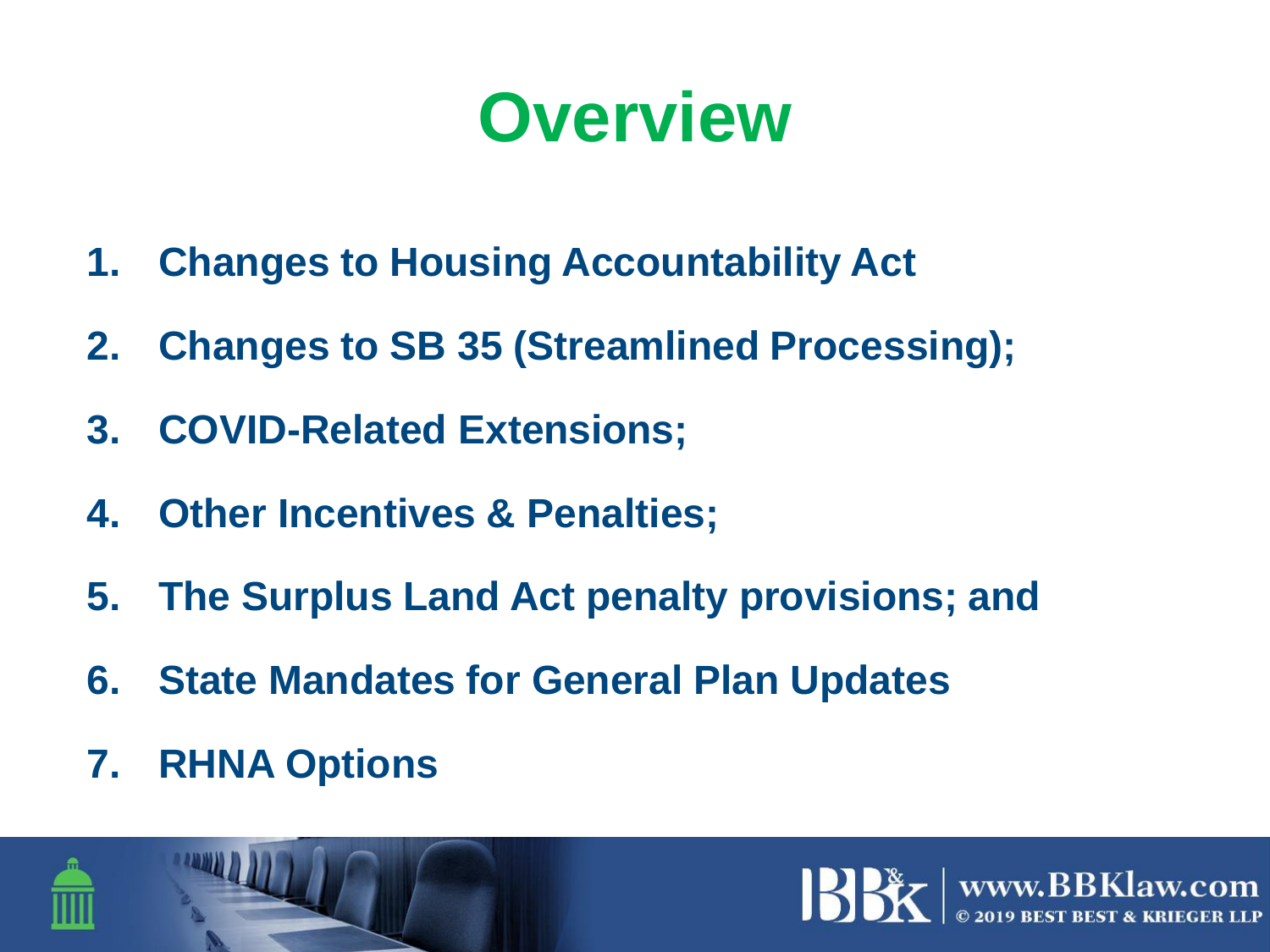#### **Housing Accountability Act ~ prior changes**

- **Housing Accountability Act (Gov't C. § 65589.5)**:
	- Limits local discretion to deny, condition or delay certain housing projects;
	- In 2019, SB 330 amended HAA to allow applicants to vest their right to proceed under a municipality's then-existing land use regulations upon submission of a "preliminary application."

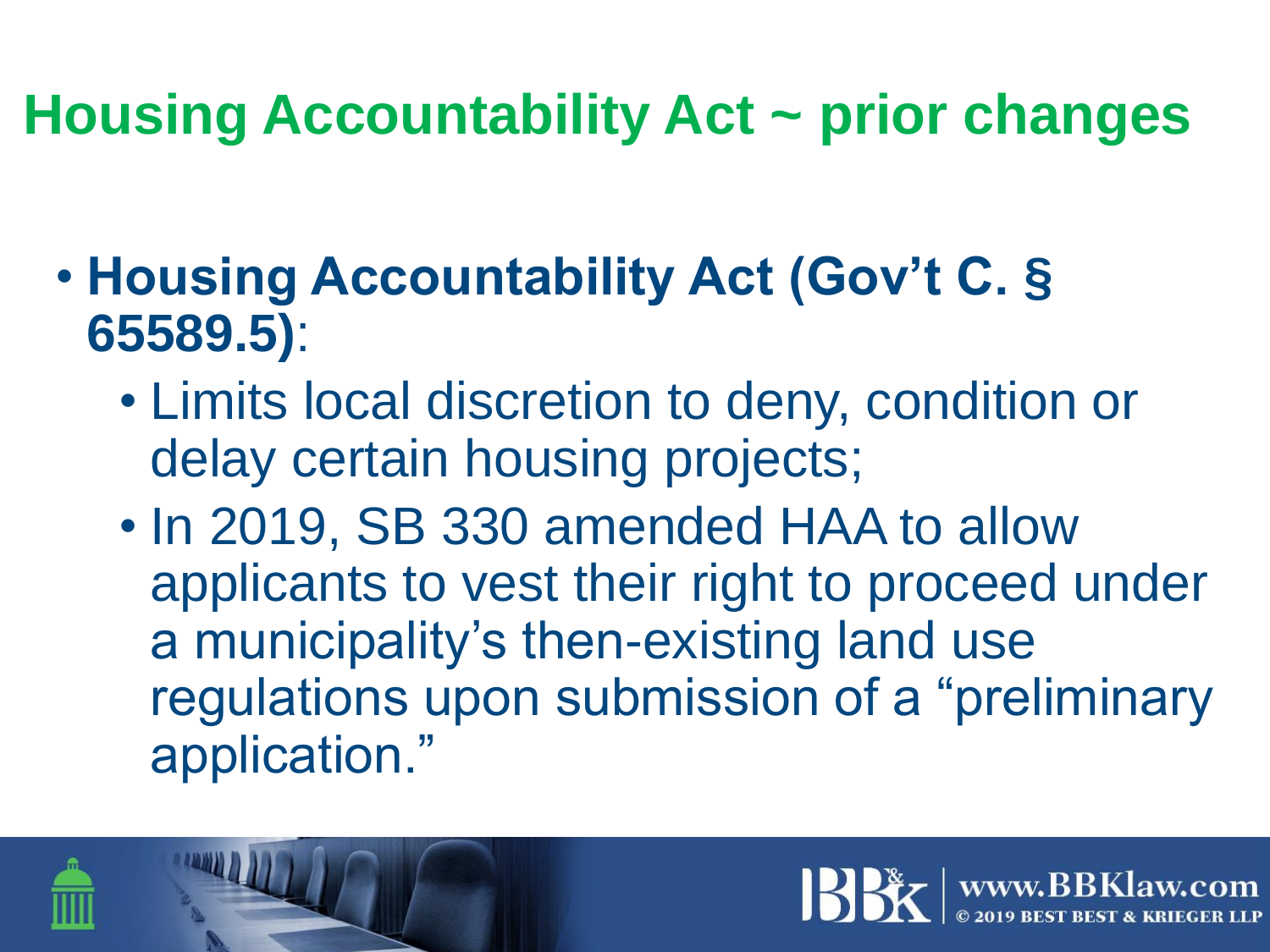## **Housing Accountability Act ~ SB 1030**

#### **A Couple of Tweaks**

•Allows developer to skip submission of a preliminary application to have "complete application" deemed complete with full application;

•Excludes a local-bonus increase in units from triggering resubmittal of preliminary application.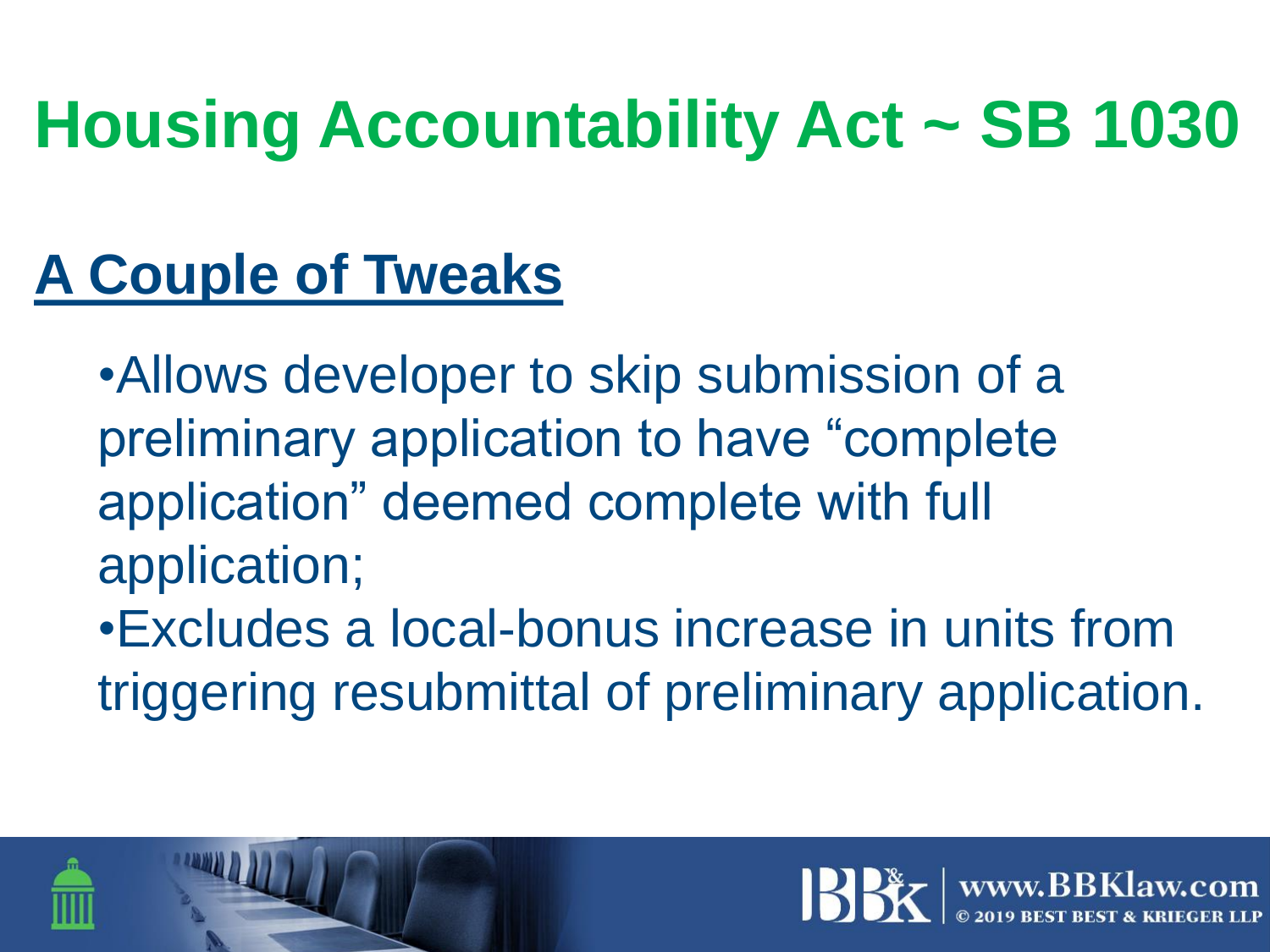## **Streamlined Processing (SB 35)**

- **Government Code § 65913.4 (Eff. 1/1/2018)**
	- Applies in cities/towns that are not meeting their Regional Housing Need Allocation (RHNA) goal for construction of above-moderate income housing and/or housing for households below 80% area median income (AMI) via issued building permits/submitted report.
	- Amends Government Code Section 65913.4 to require local entities to streamline the approval of certain housing projects by providing a ministerial approval process.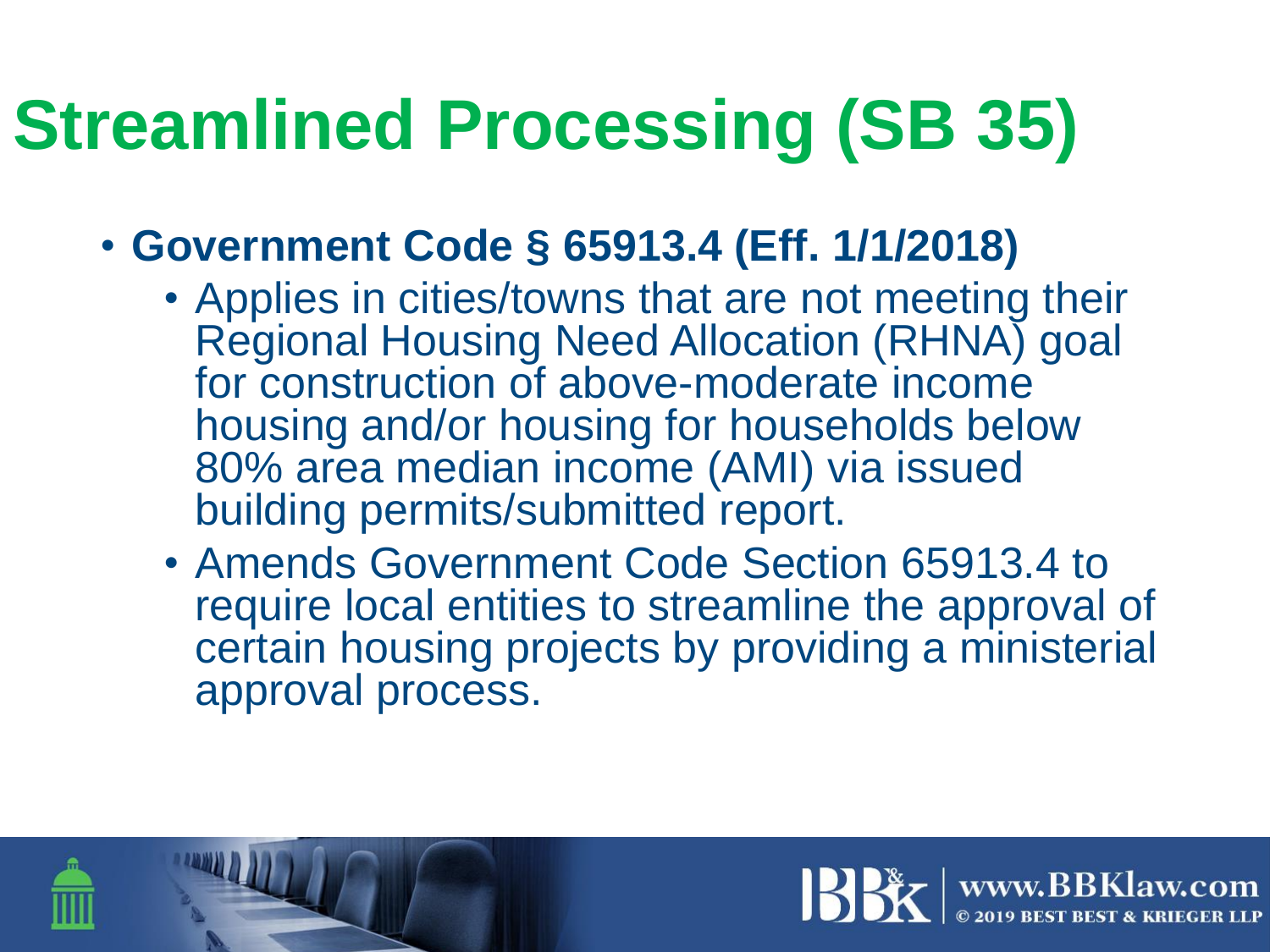# **Amending SB 35 ~ Tribal Consultations (AB 168)**

- Developers must submit a notice of intent to local agencies via a preliminary application before proceeding under SB 35;
- Local agencies, within 30 days of receiving preliminary application, must invite California Native American Tribes to consult with them regarding a proposed development's potential effects on any tribal cultural resources;
- No agreement with Tribes on resource impact of development  $\rightarrow$  No submission of SB 35 application.

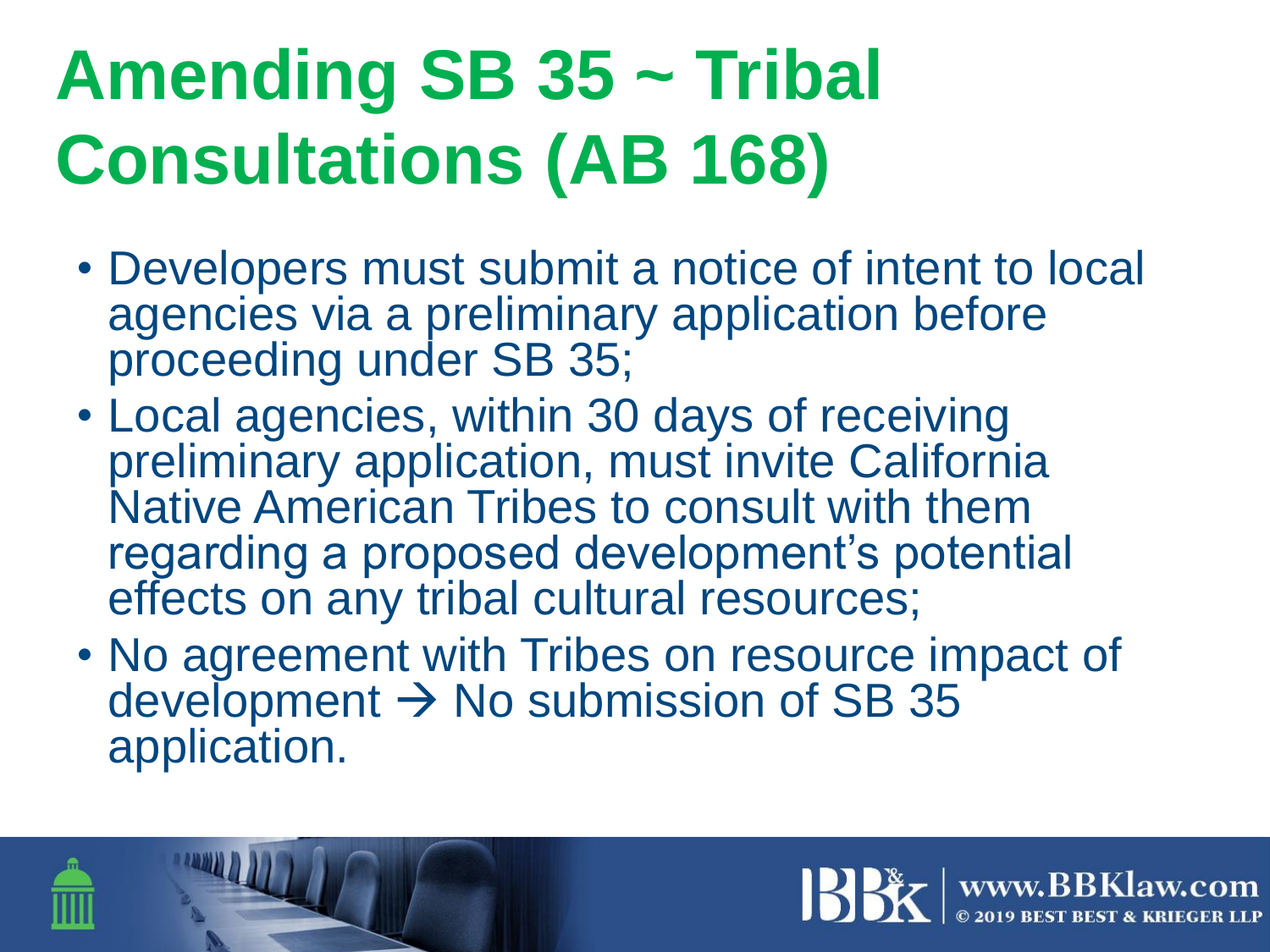# **Amending SB 35 ~ Clarifying Limits on Local Discretion (AB 831)**

- Local agency discretion limited re: review and approval of public improvements necessary to complete an SB 35 project;
- SB 35 projects may be modified following SB 35 approval and local agency's discretion in reviewing such modification requests is limited;
- Two-thirds of qualifying mixed-use project must be dedicated to residential uses. *Clarified.*

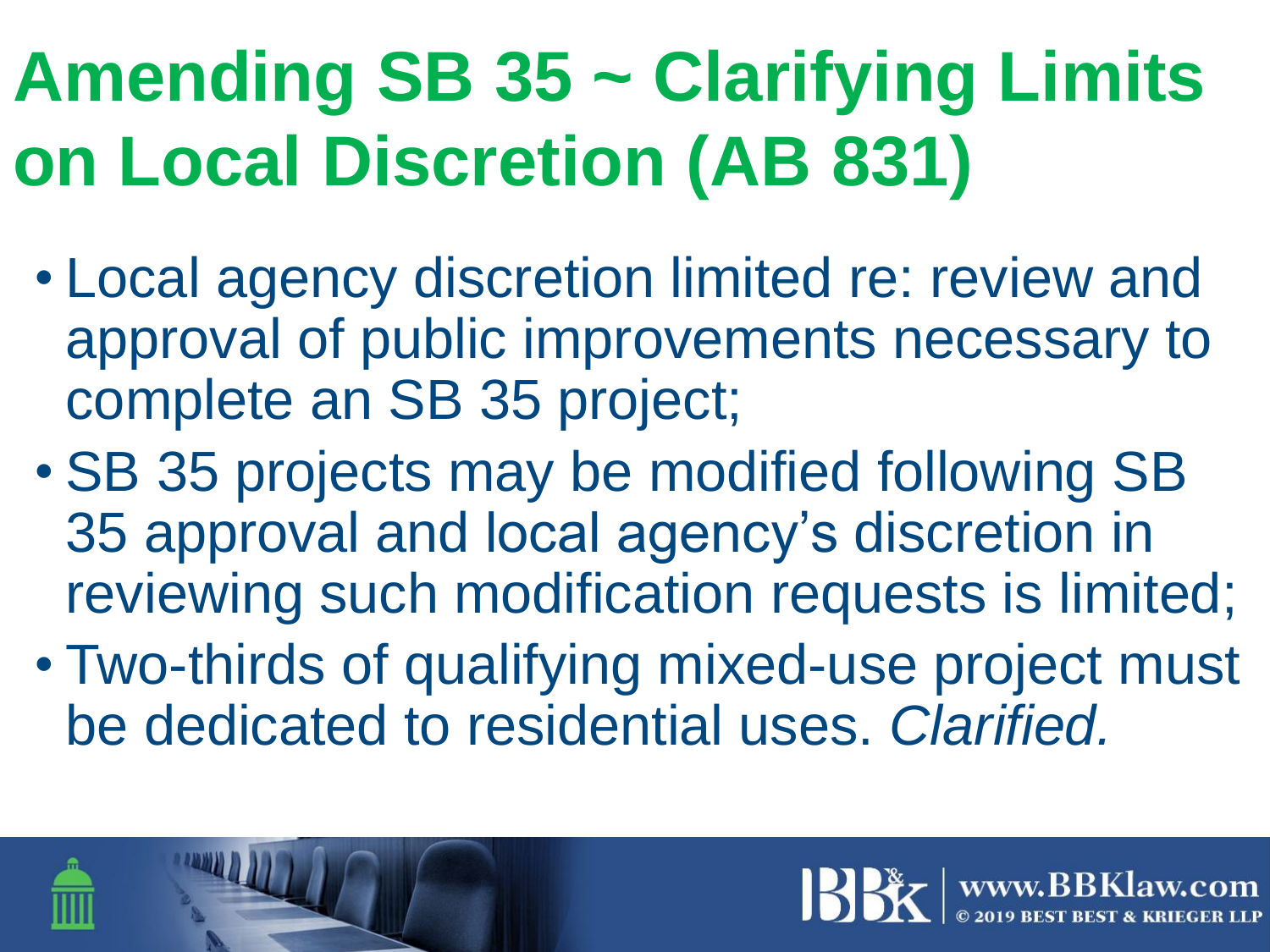## **COVID-Related Extensions ~ Residential Development Entitlements (AB 1561)**

- "Housing entitlements" issued and in effect prior to **March 4, 2020**  and set to expire prior to **December 31, 2021**  $\rightarrow$  extension of 18 months
- "Housing entitlements" broadly defined but explicitly **excludes**
	- development agreements,
	- SB 330 preliminary applications, and
	- SB 35-approved development applications
- Applicable to "housing development projects," which includes mixed-use developments in which at least 2/3 of square footage of the development is designated for residential use
- Local governments are not precluded from further granting extensions to existing entitlements

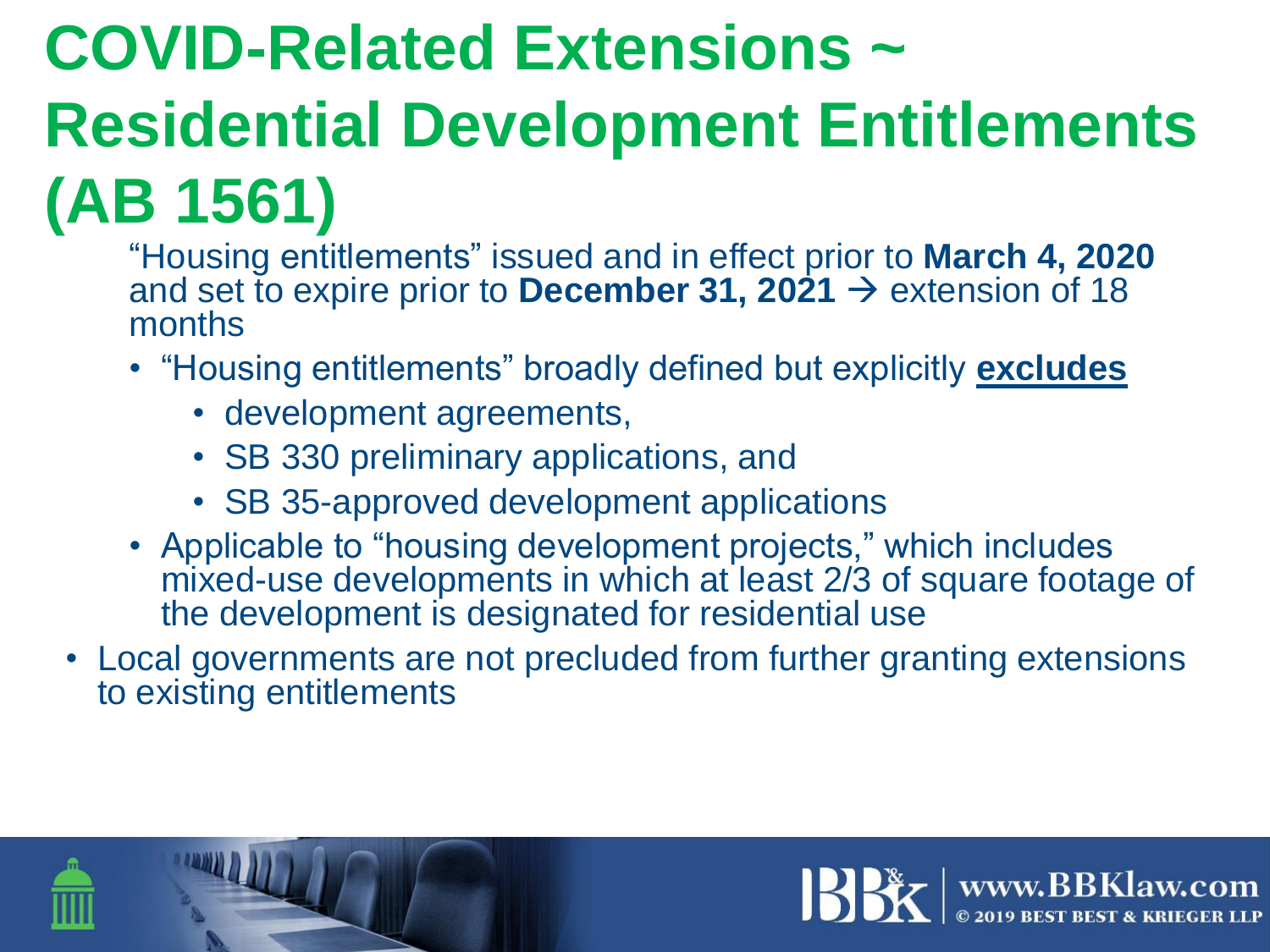## **COVID-Related Extensions ~ Tenant, Homeowner, and Small Landlord Relief and Stabilization Act of 2020 (AB 3088)**

- March 1, 2020, and January 31, 2021 ("Covered Period");
- Renters have until March 2022 to repay any deferred rent accruing during the Covered Period as a result of "COVID-19-related financial distress";
- Statutory notices available on California Department of Real Estate website.



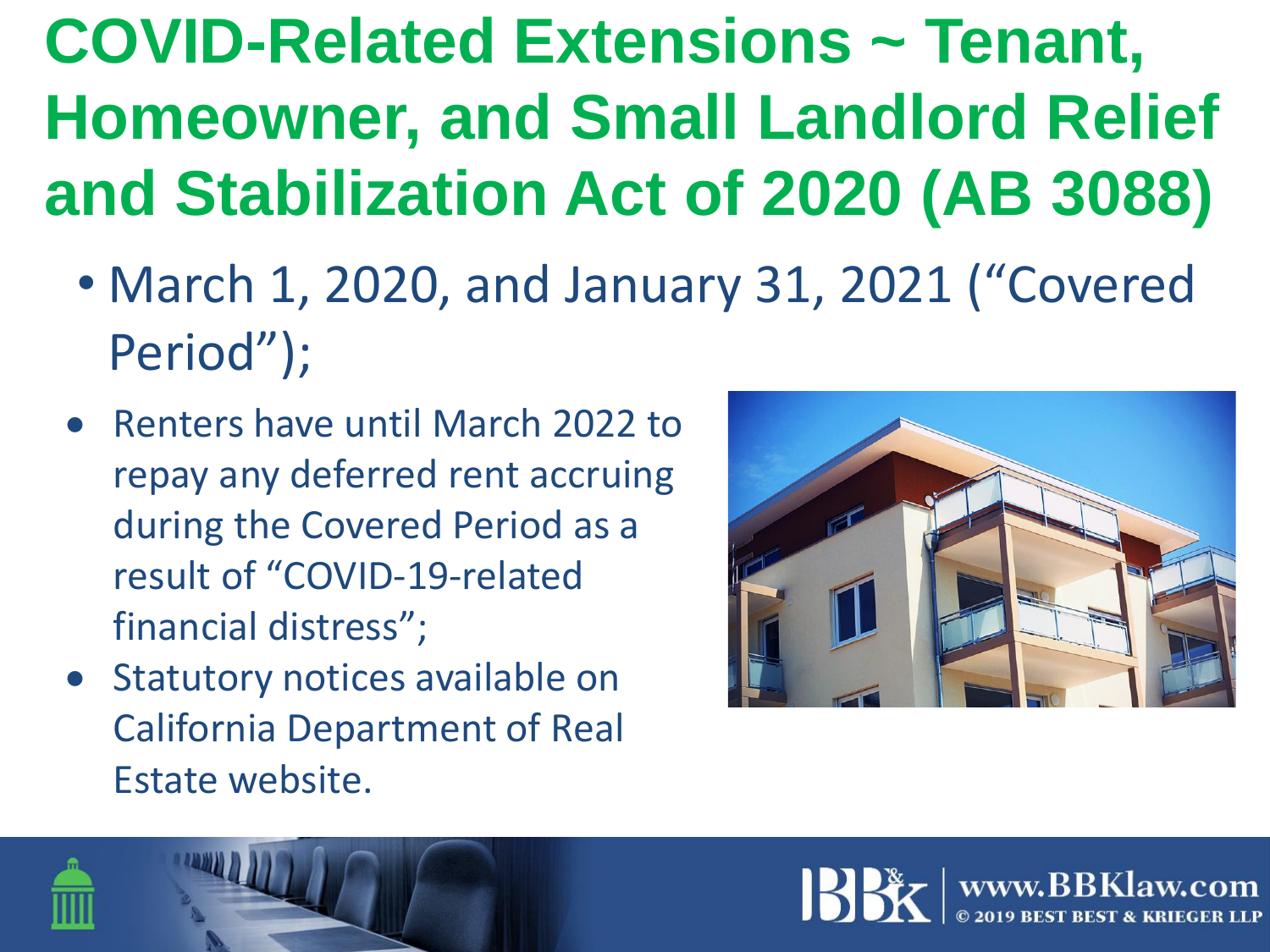## **More Sticks and Carrots to Build Affordable Housing ~ Density Bonus Increase (AB 2345)**

- Effective as of January 1, 2021;
- Increases maximum density bonus from thirty-five percent (35%) to fifty percent (50%).
	- To be eligible for maximum bonus, project must set aside at least
		- (i) fifteen percent (15%) [up from 11%] of total units for very low income households,
		- (ii) twenty-four percent (24%) [up from 20%] of total units for low income households, or
		- (iii) forty-four percent (44%) [up from 40%] of for-sale units for moderate income households.
- Local inclusionary zoning ordinance units  $\rightarrow$  OK for state Density Bonus Law;
- State-mandated parking ratios;
- Local discretion to grant more waivers or reductions in development standards (major transit stop).



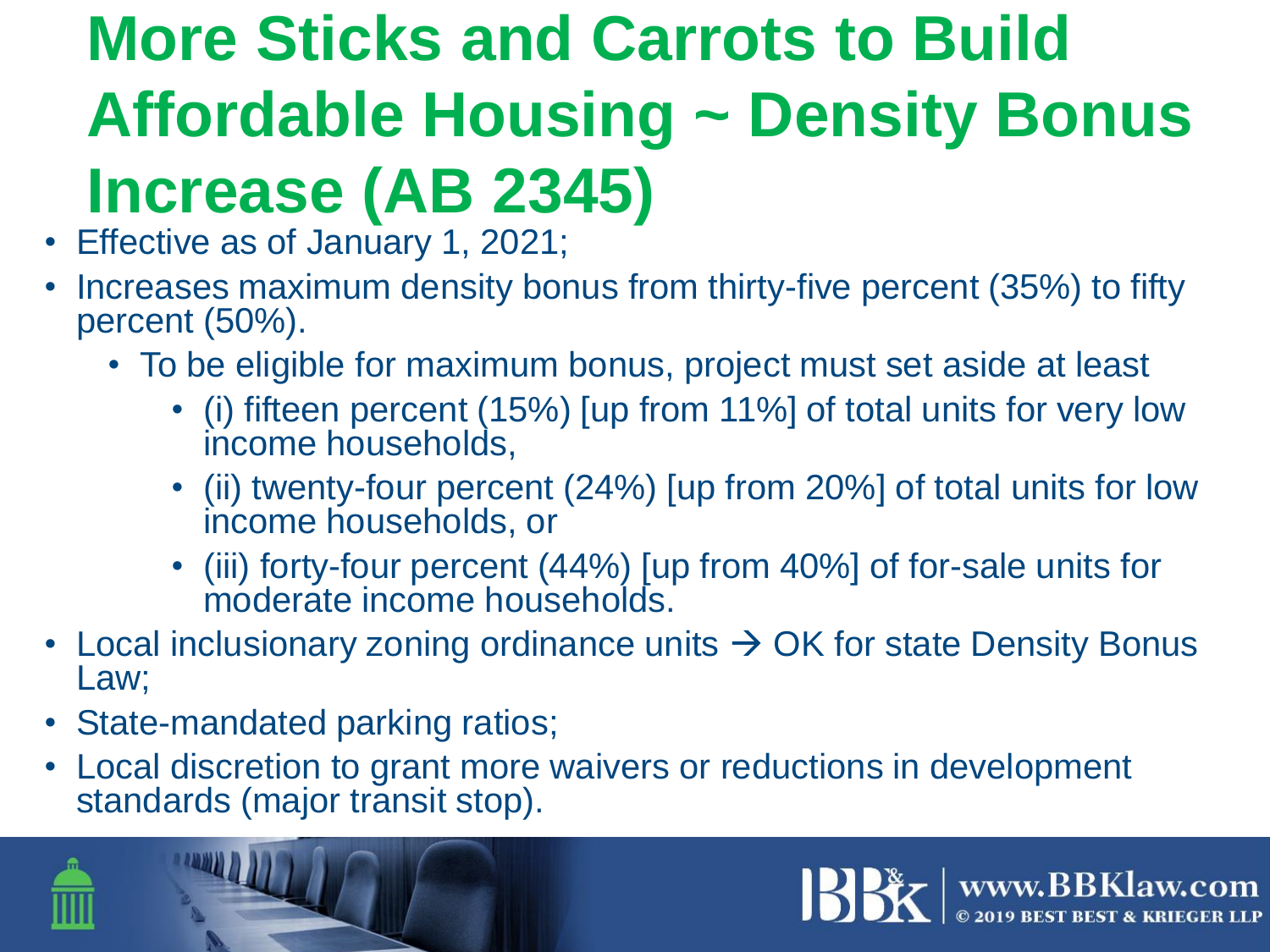## **More Sticks and Carrots to Build Affordable Housing ~ Higher Density for Mod / Above-Mod Income (AB 725)**

- Begins in January 2022
- Medium- to high-density housing for moderate and above moderate-income households;
- Increase housing density for higher income earners;
- 25 percent of sites for moderate income and 25 percent of sites for above moderate income  $\rightarrow$  at least four units of housing, instead of single-family housing;

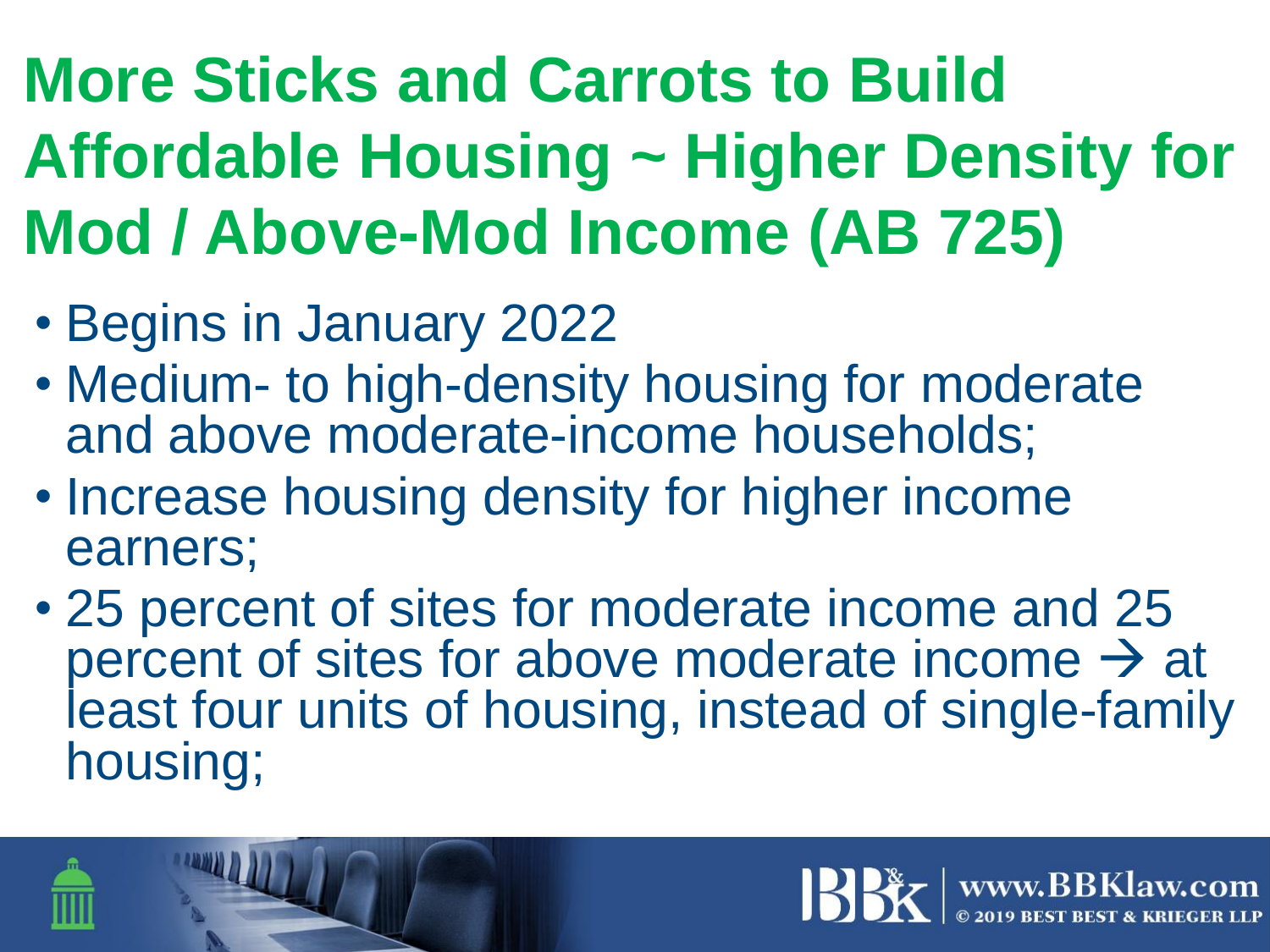**New Surplus Land Act provisions (AB 1486) eff. from Jan. 1, 2021**

- **Certain reporting and penalty provisions now in effect:**
- Govt C. 54230.5 30% & 50% penalties
- Govt C. 54230(a)(2) new APR Table H





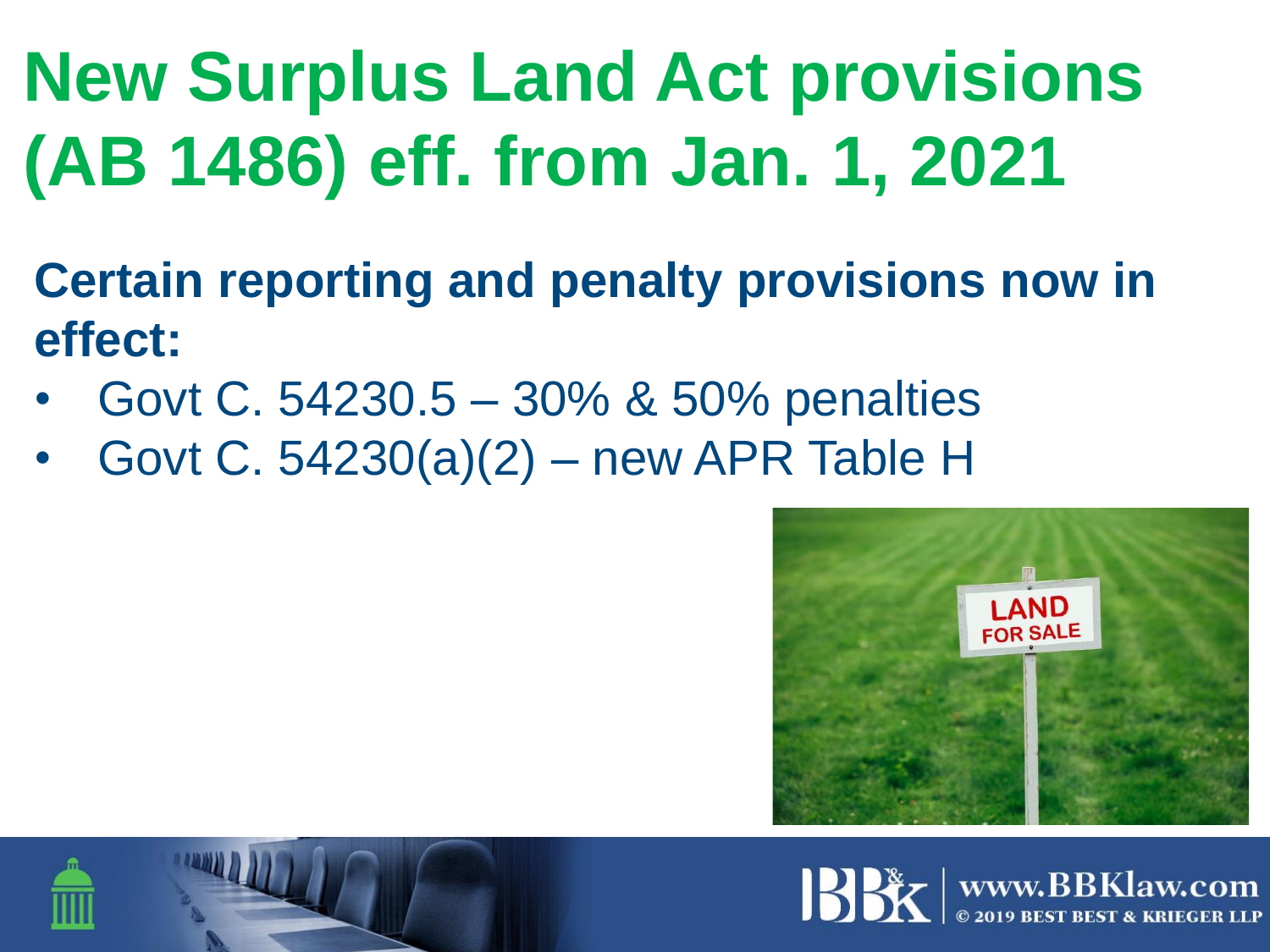# **Surplus Land Act ~ Penalties (Effective Jan. 1, 2021)**

- If the local agency disposes of the land in violation of the Surplus Land Act, penalty of **30%** of the final sale price of the land for a first violation and **50%** for any subsequent violation.
- •However, if the local agency is not notified of a violation by the Department within **30 days**, the local agency receives "safe harbor" and is not subject to the penalty provisions.

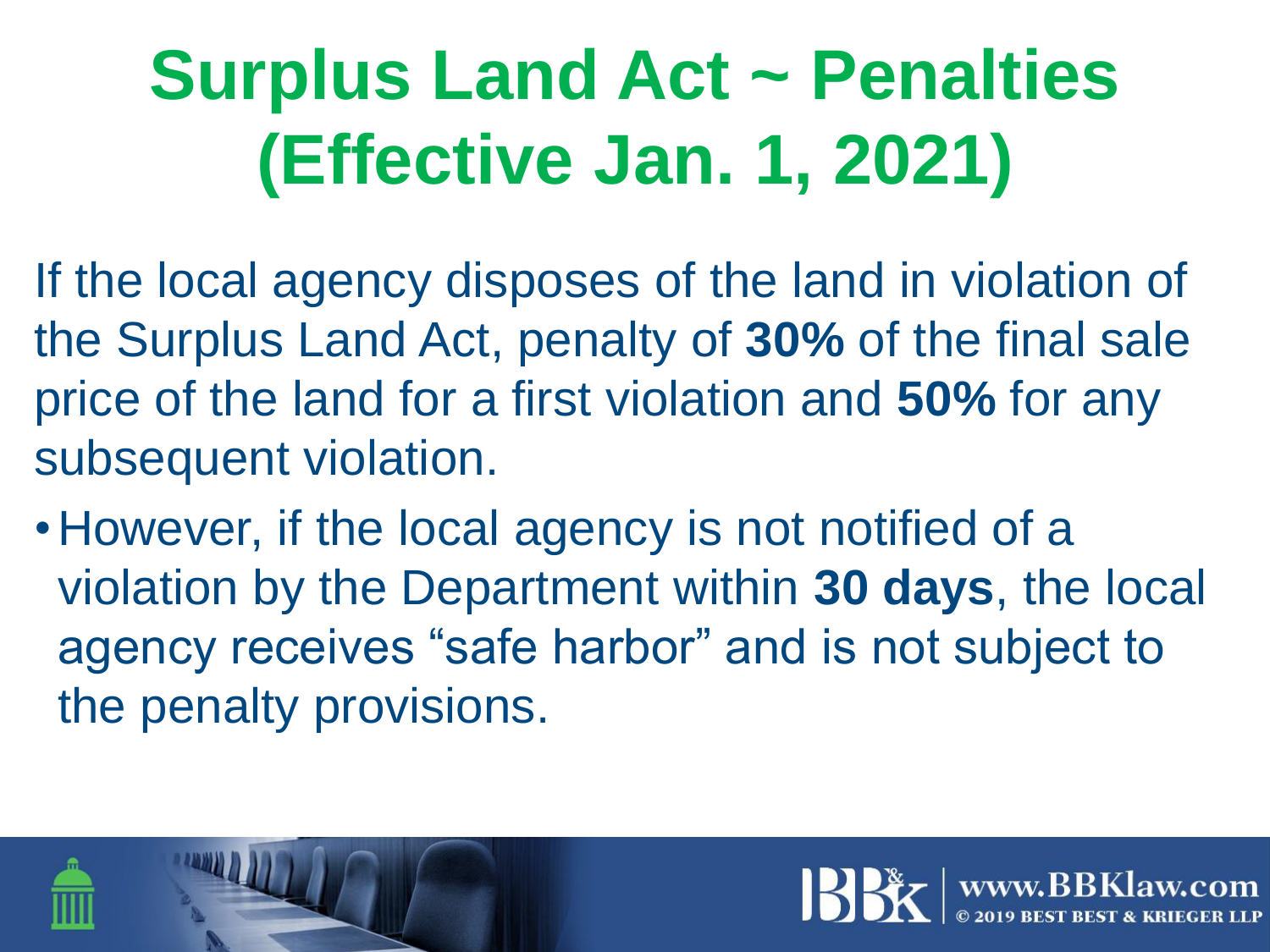# **Surplus Land Act ~ Annual Progress Report, Table H (due April 1, 2021)**

- Surplus & Excess Land Inventory due 12/31 each year
	- Someone may ask for it
	- Easy conversion to Table H
- "Surplus" vs. "Exempt Surplus"

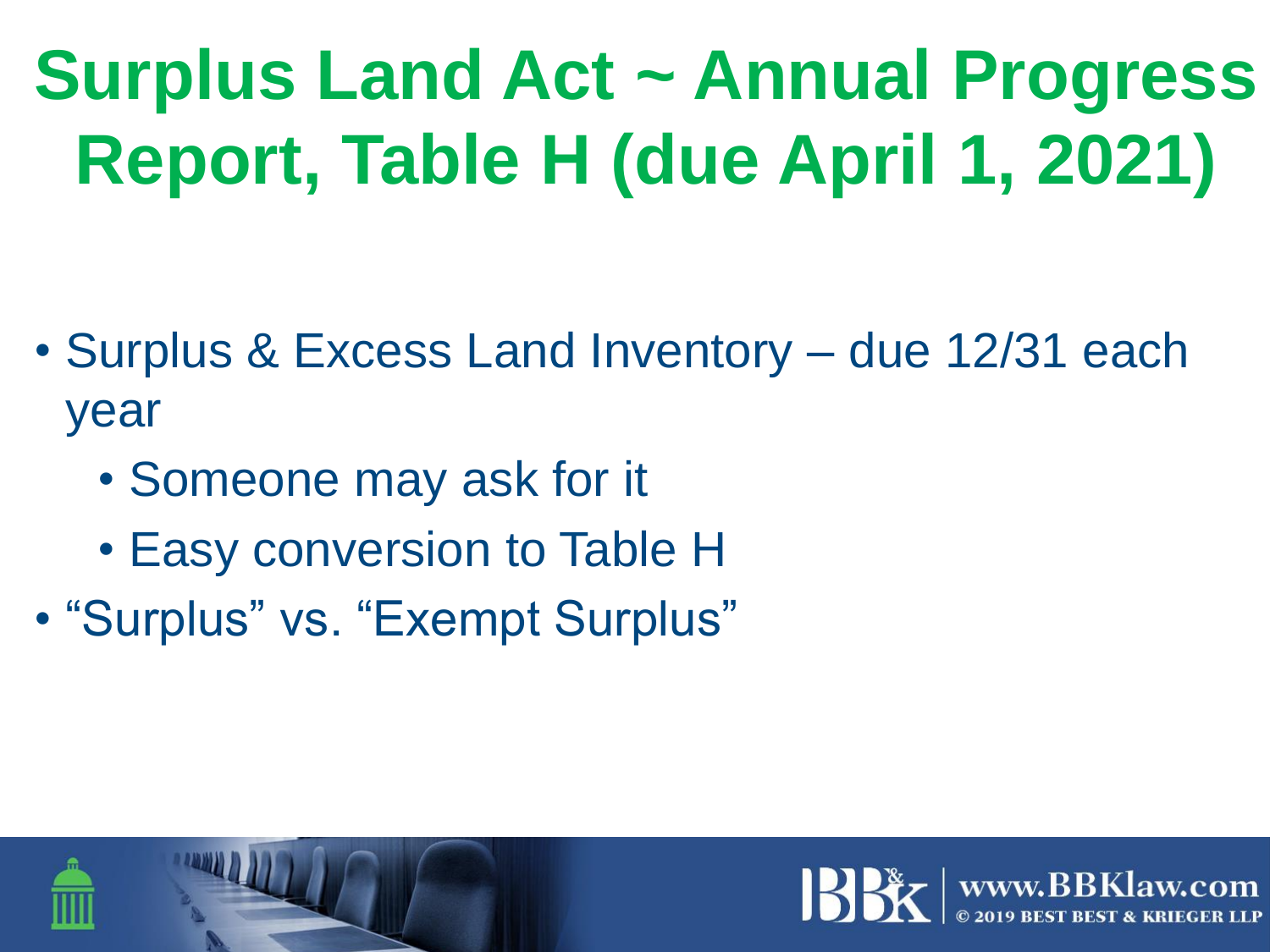#### **Updates to General Plan Housing & Safety Elements, Environmental Justice**

#### *Housing Element ("HE"):*

- AB 1561 (2020):
	- Analyze constraints on housing for persons with protected characteristics.
	- Housing Element (HE): emergency shelters as permitted use.
- AB 1255; AB 2345 (2019, 2020): [*previous slide*]
- Penalty: Instead of 8-yr cycle, at least two 4-yr
	- RISK: Can't disapprove affordable housing development that is inconsistent w/ ZC or GP
	- HCD referral to AG

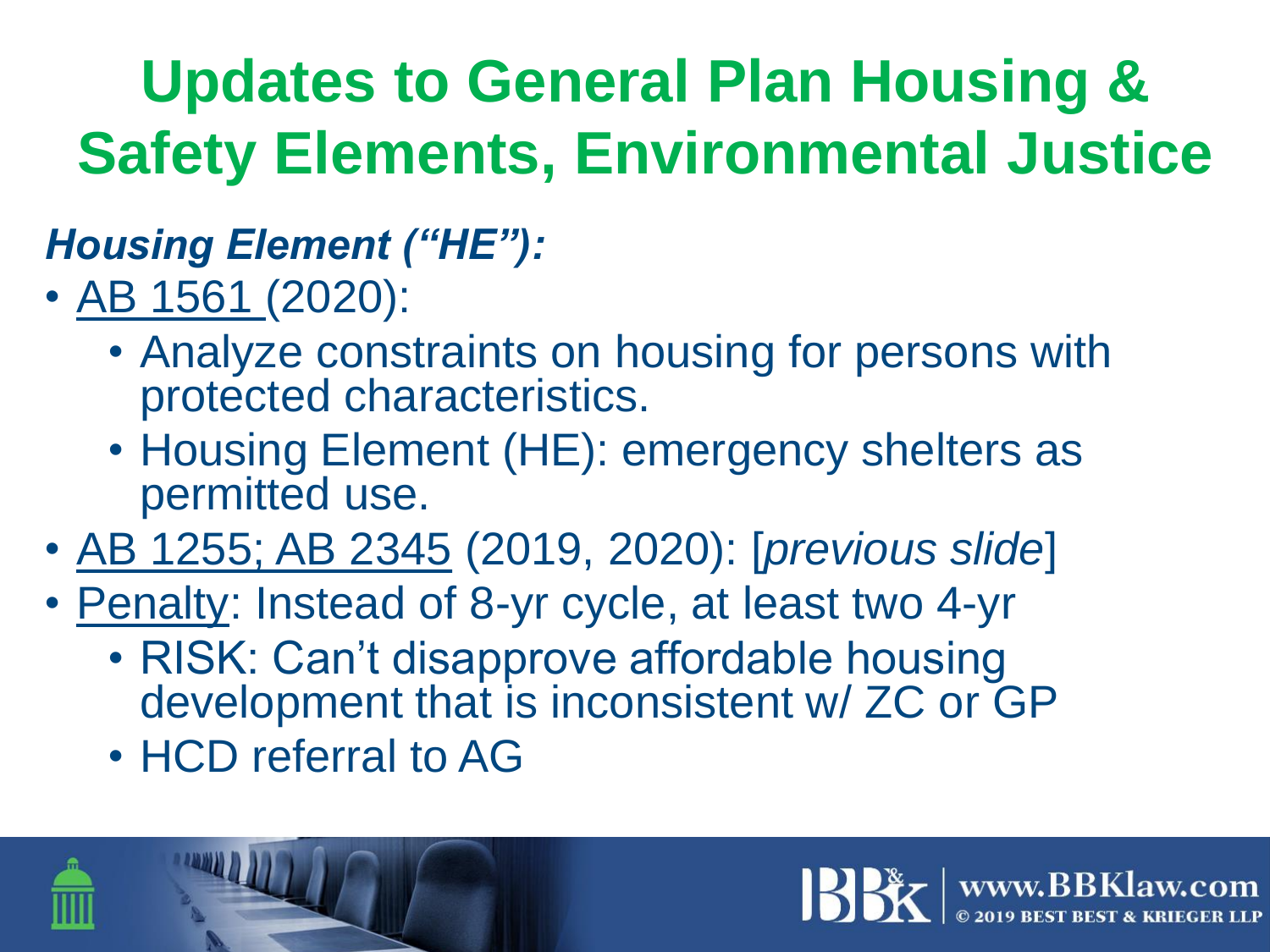#### **Updates to General Plan Housing & Safety Elements, Environmental Justice**

#### *Safety Element ("SE"):*

- SB 1241 (2012): Address the risks in very high fire hazard severity zones
- SB 379 (2015): Beginning 1/22 the SE must address climate adaptation and resiliency strategies, identifying vulnerabilities to climate change.
- SB 1035 (2018): The SE should be reviewed and revised concurrent with each revision to the Housing Element.

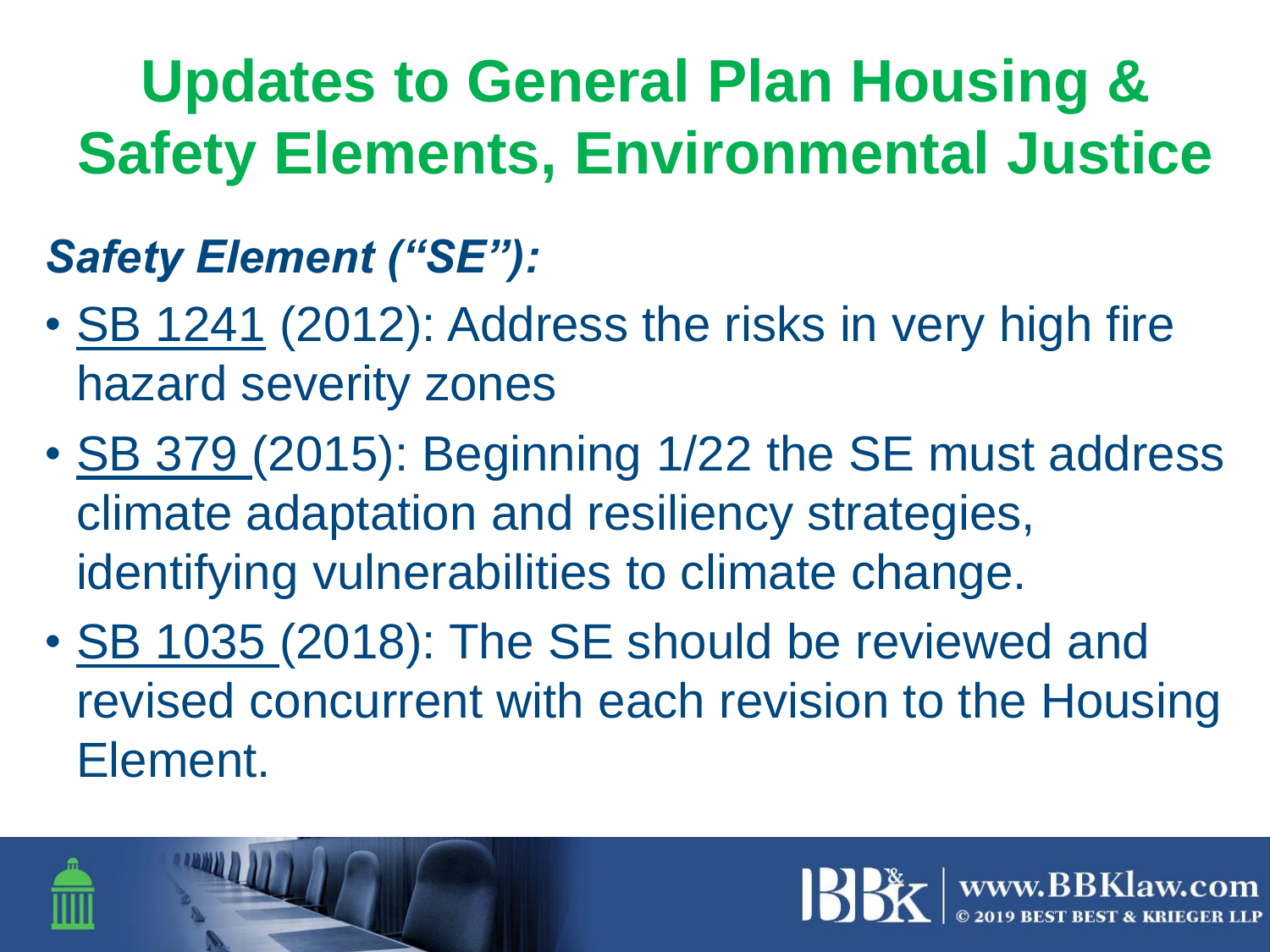#### **Updates to General Plan Housing & Safety Elements, Environmental Justice**

*Environmental Justice (SB 244, 2011):*

- "Disadvantaged Unincorporated Communities" ("DUCs") as identified in **Land Use Element**
	- Definition: "a fringe, island or legal community in which the median household income is 80 percent or less than the statewide median household income." [Govt. C. 65302.10(a)(2)]
- For any DUCs within agency's sphere of influence, must include a map and written analysis of the service needs and deficiencies for the identified DUC.



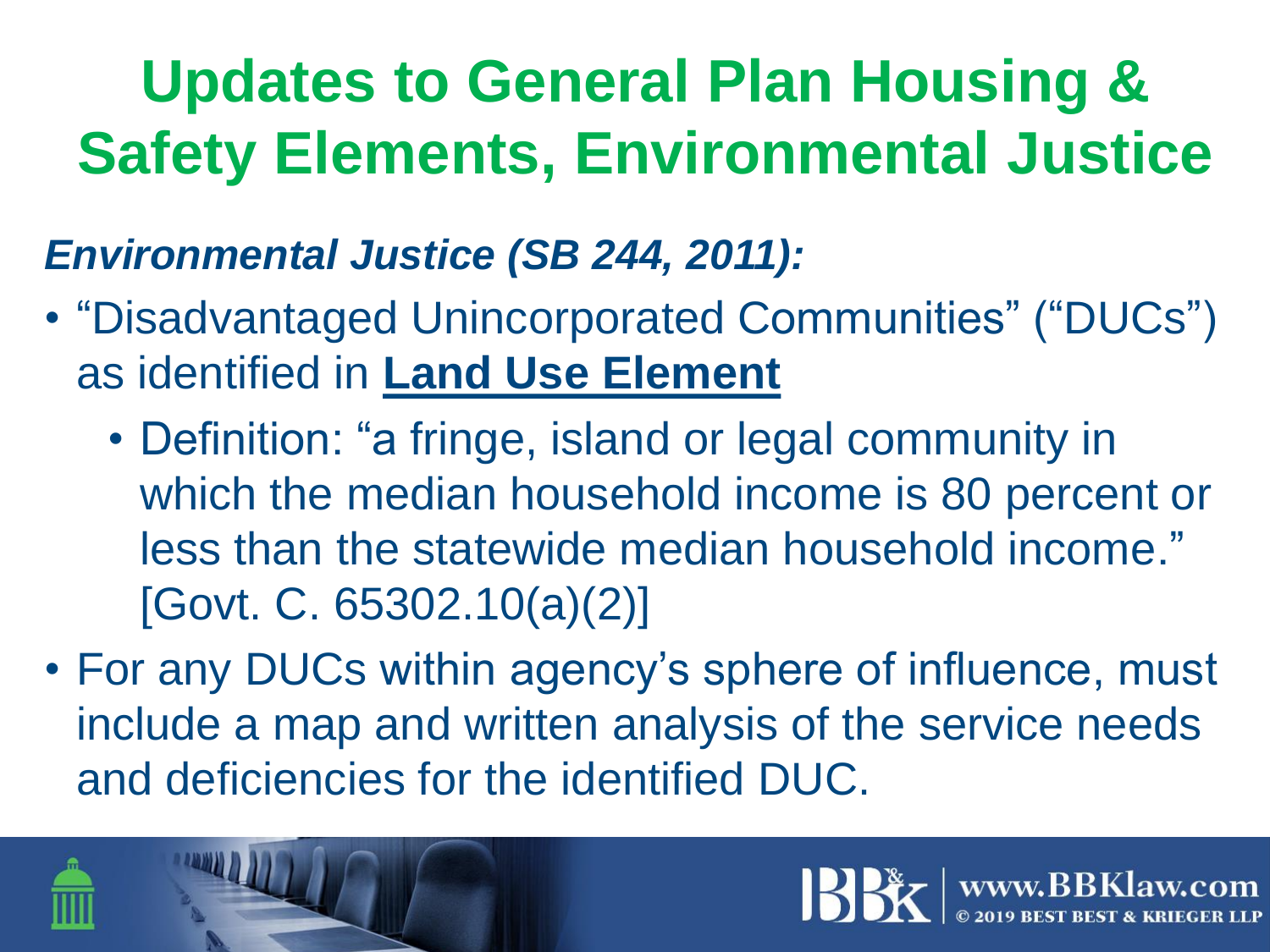#### **Regional Housing Needs Allocation & Appeal**

- RHNA = projection of current and future housing needs
	- across all income levels
	- during a specified eight-year planning period
	- determined by Council of Governments with HCD input.
- ABAG currently developing 6th RHNA cycle
	- Planning period: 2023 2031.
- Methodology and Distribution.

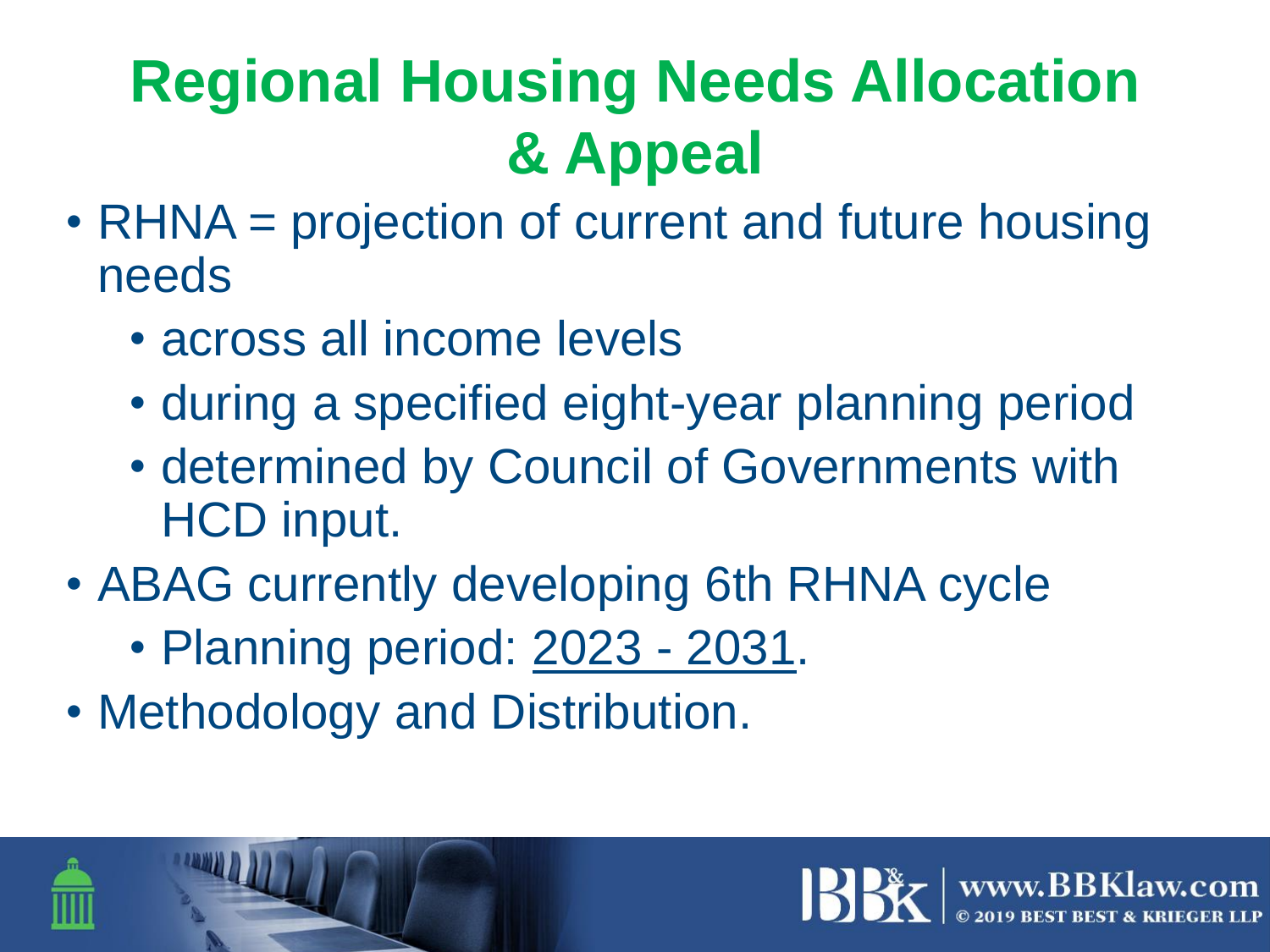#### 2023 - 2031 RHNA Development Timeline

| 10/2019 to 9/2020                       | 2019               | 10/2019                                                  |
|-----------------------------------------|--------------------|----------------------------------------------------------|
| <b>ABAG Housing Methodology</b>         | OCT.               | Methodology                                              |
| <b>Committee (HMC) Monthly Meetings</b> | NOV.               | <b>Development Begins</b>                                |
|                                         | DEC.               |                                                          |
|                                         | 2020               |                                                          |
| 2/2020                                  | JAN.               |                                                          |
| <b>Subregions Form</b>                  | FEB.               |                                                          |
|                                         | <b>MAR</b><br>APR. |                                                          |
|                                         | <b>MAY</b>         |                                                          |
|                                         | <b>JUNE</b>        | 6/2020                                                   |
| 9/2020                                  | <b>JULY</b>        | <b>HCD Regional Housing</b><br><b>Need Determination</b> |
| <b>Final HMC Meeting</b>                | AUG.               |                                                          |
| 10/2020 to 11/2020                      | <b>SEPT.</b>       | 10/2020                                                  |
|                                         | OCT.               | <b>Proposed RHNA Methodology</b>                         |
| <b>Public Comment Methodology</b>       | NOV.               | + Draft Subregion Shares                                 |
|                                         | DEC.               |                                                          |
| 1/2021                                  | 2021               |                                                          |
| <b>Final Subregion Shares</b>           | JAN.               |                                                          |
| 1/2021                                  | FEB.<br><b>MAR</b> |                                                          |
| <b>Draft RHNA Methodology to</b>        | <b>APR</b>         | Spring 2021                                              |
| <b>HCD for Review</b>                   | <b>MAY</b>         | <b>Final RHNA Methodology</b>                            |
|                                         | <b>JUNE</b>        | + Draft Allocation                                       |
|                                         | <b>JULY</b>        | Summer/Fall 2021                                         |
|                                         | AUG.               |                                                          |
|                                         | <b>SEPT.</b>       | <b>RHNA Appeals</b>                                      |
|                                         | OCT.               |                                                          |
| 12/2021                                 | NOV.               |                                                          |
| <b>Final RHNA Allocation and</b>        | DEC.               |                                                          |
| <b>ABAG Executive Board Approval</b>    | 2022               |                                                          |
|                                         | 2023               | January 2023                                             |
|                                         |                    | <b>Housing Element Due Date</b>                          |





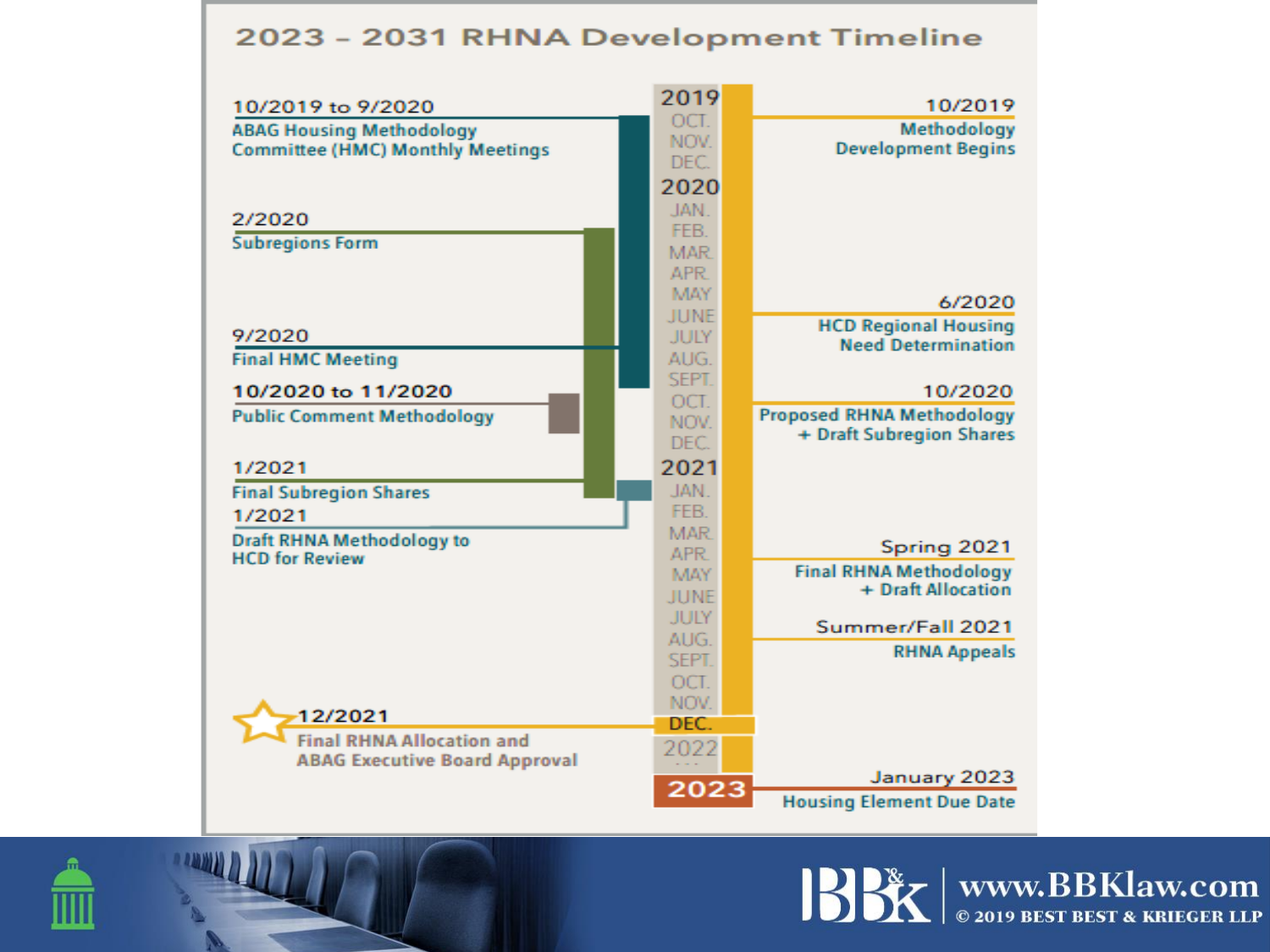#### **Regional Housing Needs Allocation & Appeal**

- *Appeal* [Gov. Code 65585.04]:
	- Within 45 days of a receiving draft RHNA, appeal to ABAG.
	- Limited to specific circumstances
	- Statement for why revision furthers RHNA objectives under State Planning and Zoning Law
		- Increasing affordable housing;
		- Promoting socioeconomic equity;
		- Better connectivity between jobs and housing; etc.



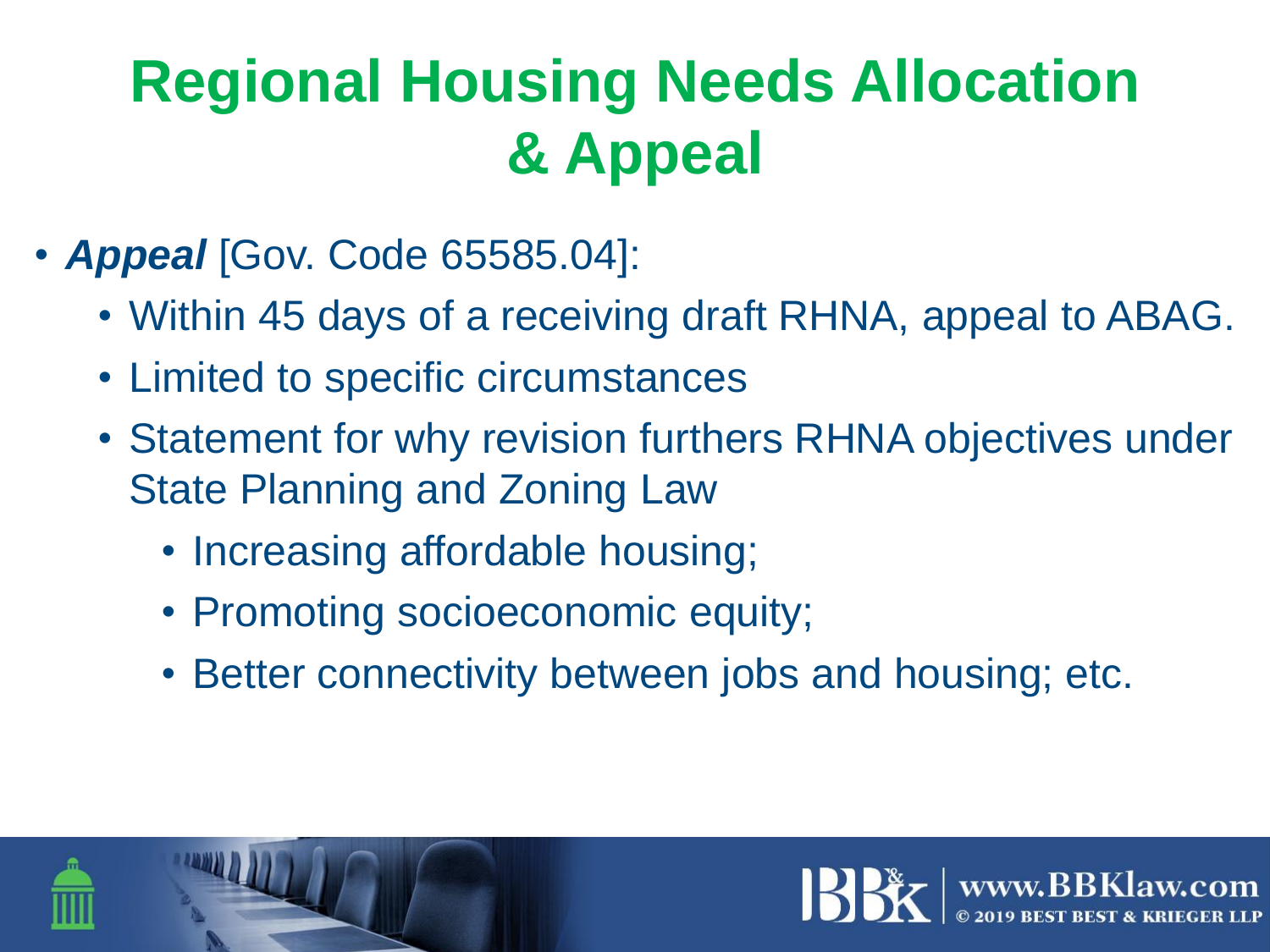#### **Regional Housing Needs Allocation & Appeal**

- Permissible grounds for appeal:
	- 1. ABAG "failed to adequately consider the information submitted" by local agency to create allocation methodology;
	- 2. ABAG "failed to determine the share of the regional housing need in accordance with the information described in, and the methodology established pursuant to [State law], and in a manner that furthers, and does not undermine, the intent of the objectives listed in subdivision (d) of Section 65584."
	- 3. "A significant and unforeseen change in circumstances has occurred …."



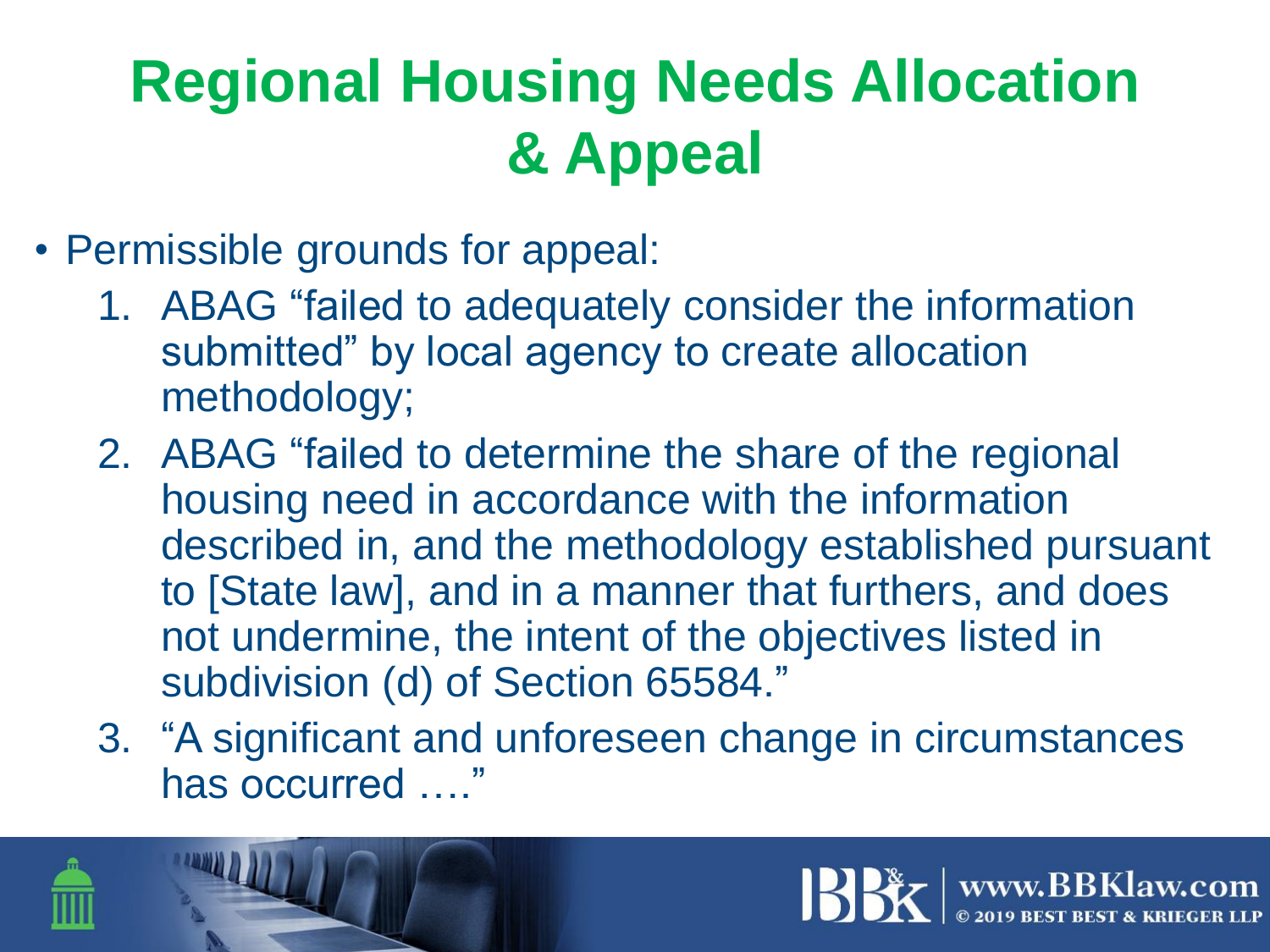#### **RHNA, the Housing Element & Penalties**

- RHNA carryover to next cycle
- •SB 35 streamlining
- •AG or interested party may file writ of mandate.
- Court may grant injunction, order fines (\$10k - \$100k), appoint receiver, and order payment of costs and attorneys' fees.